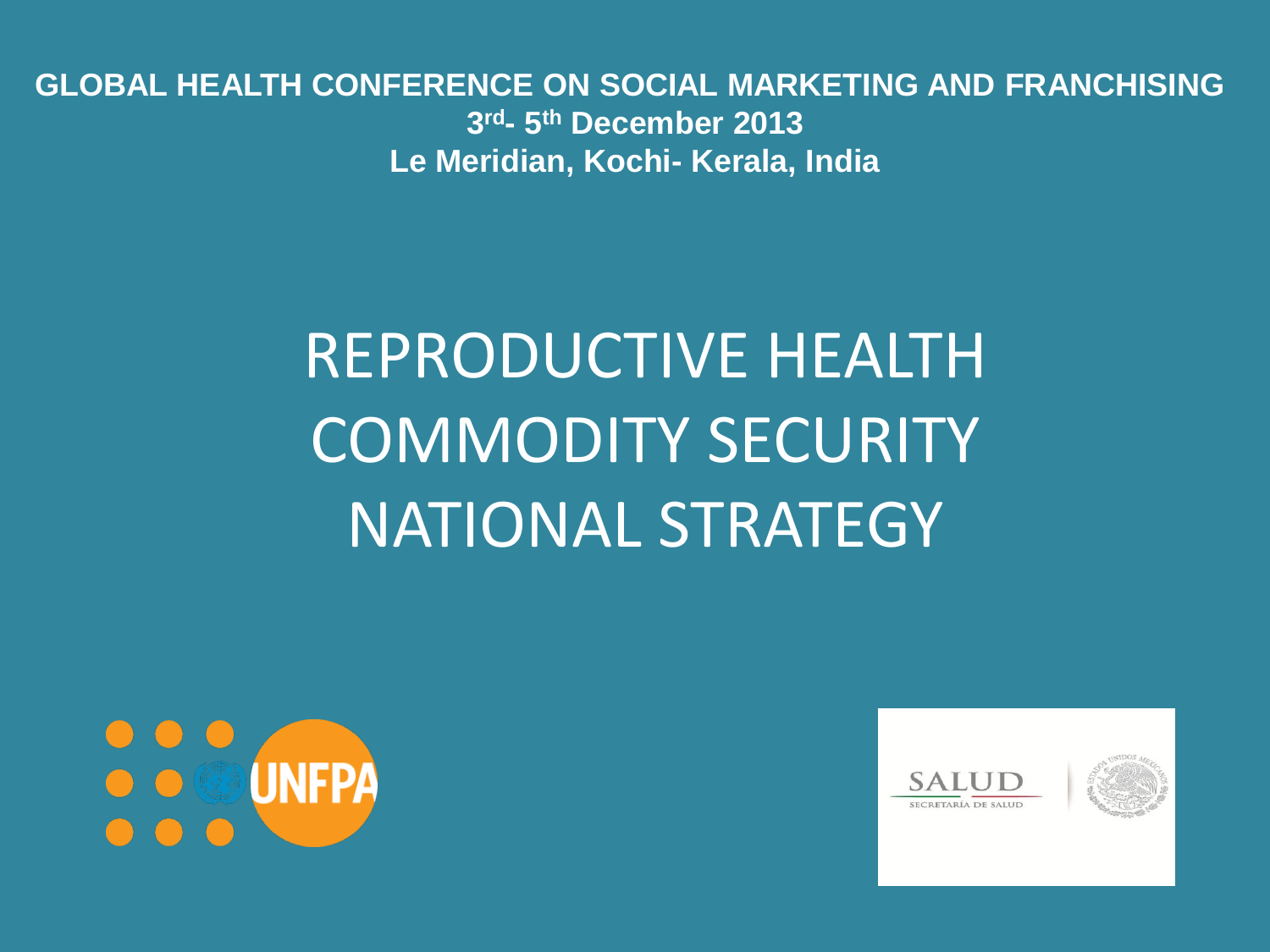### **BACKGROUND (1)**

The United Nations Population Fund Country Office in Mexico (*UNFPA-Mexico CO*) has implemented, since 2001, the project "**Reproductive Health Commodity Security (RHCS)"** under a co-financing modality to support the Government of Mexico to procure contraceptives and to provide technical assistance on logistics management.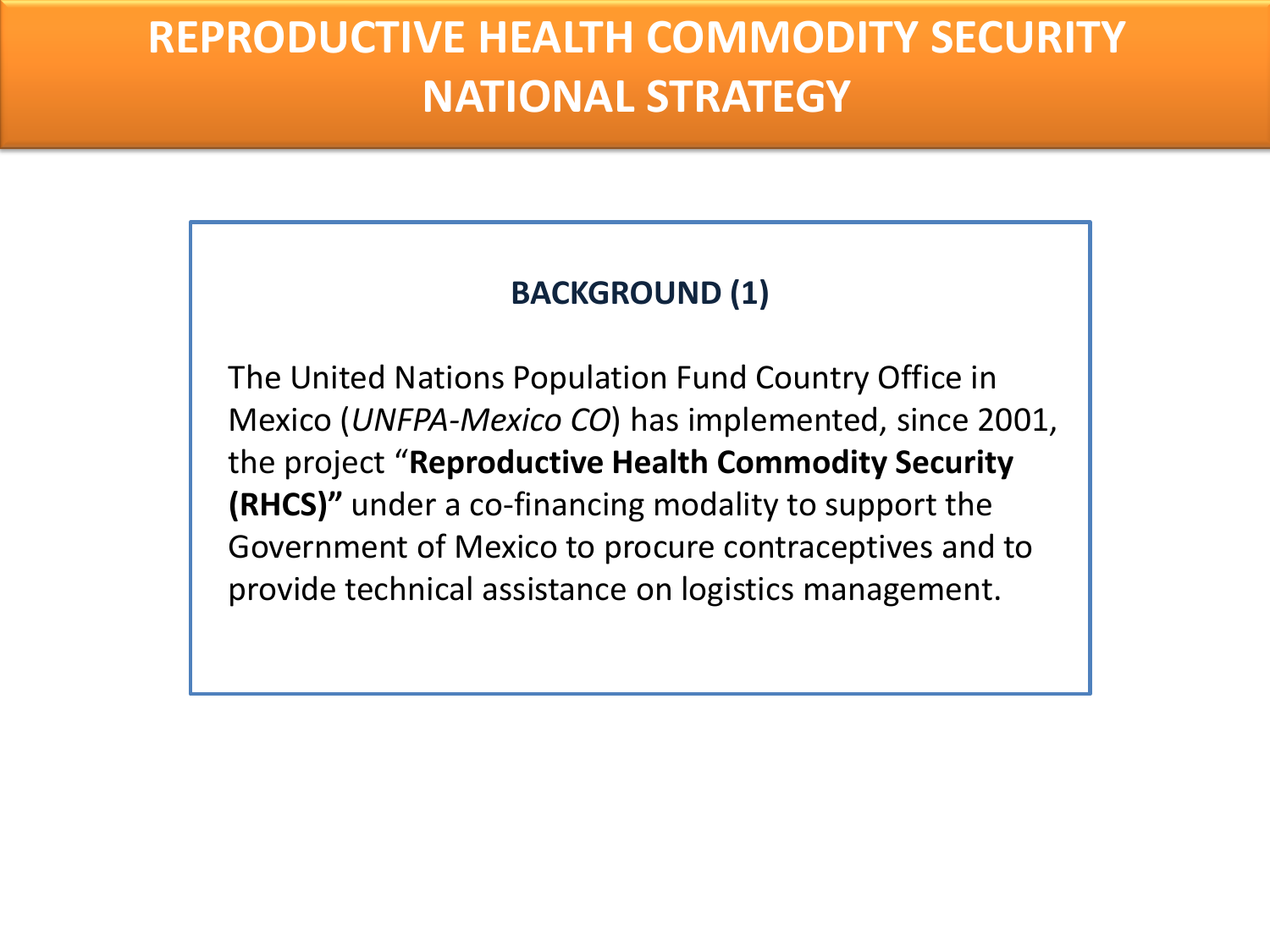### **BACKGROUND (2)**

The normative framework to handling health commodities in Mexico is dictated by the Federal Commission for the Protection against Sanitary Risks (COFEPRIS). In the last years, this institution has been modifying the criteria and procedures for authorizing the importation of RHC made through the international cooperation. As a result, official standards and procedures to handle RHC have not been clear and changed frequently, which has implied delays in delivery of commodities to stakeholders, supply shortages, increased storage costs, delays in customs processing, among others problems.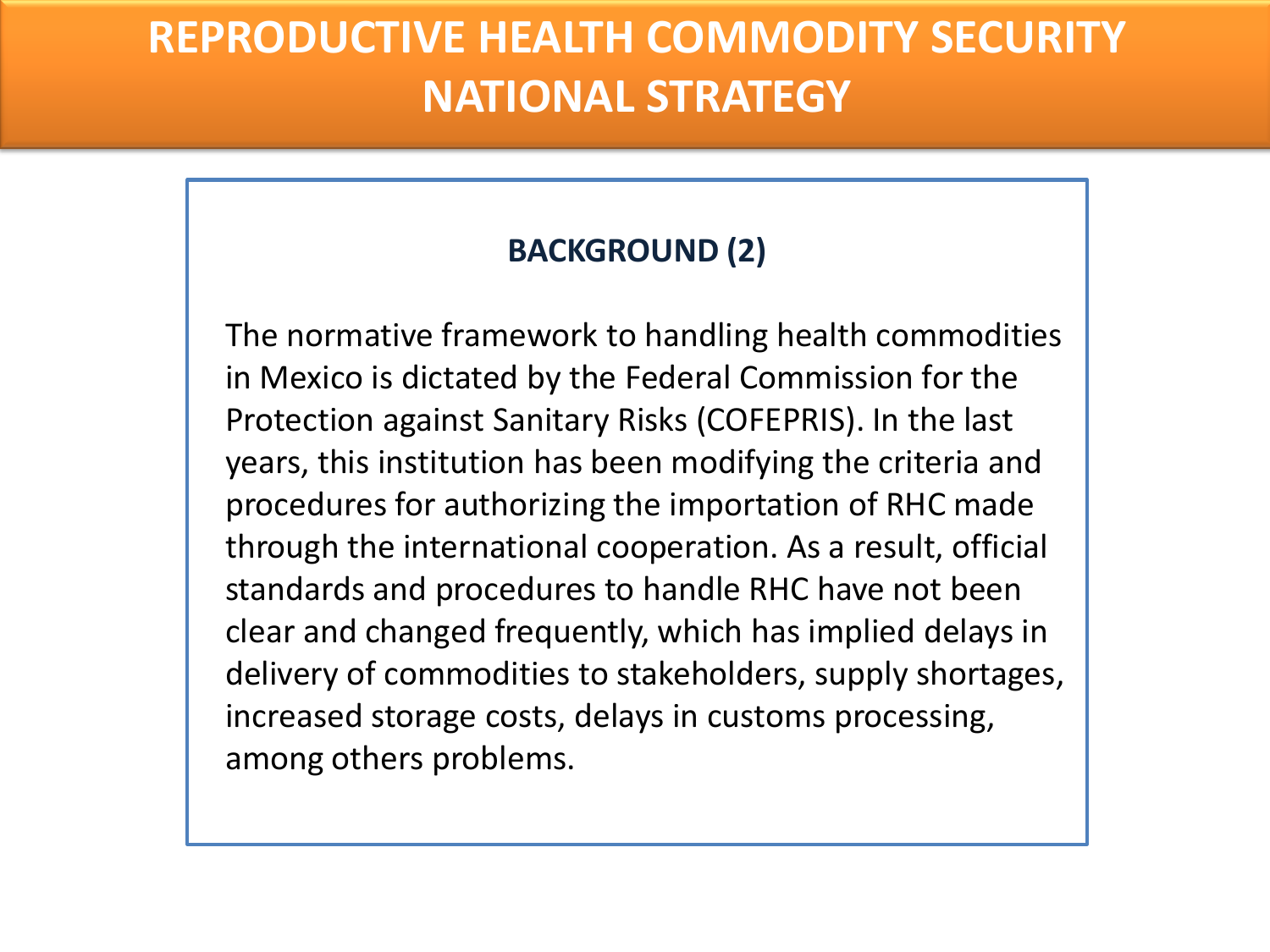### **BACKGROUND (3)**

Taking into account these constrains, UNFPA CO decided to reorient the intervention and designed a new comprehensive Reproductive Health Commodities Security (RHCSS) Strategy, jointly with the **Ministry of Health of Mexico (CNEGSR)** and key NGOs.

This new RHCSS is contributing to strengthening national capacities for commodity security through five strategic action lines: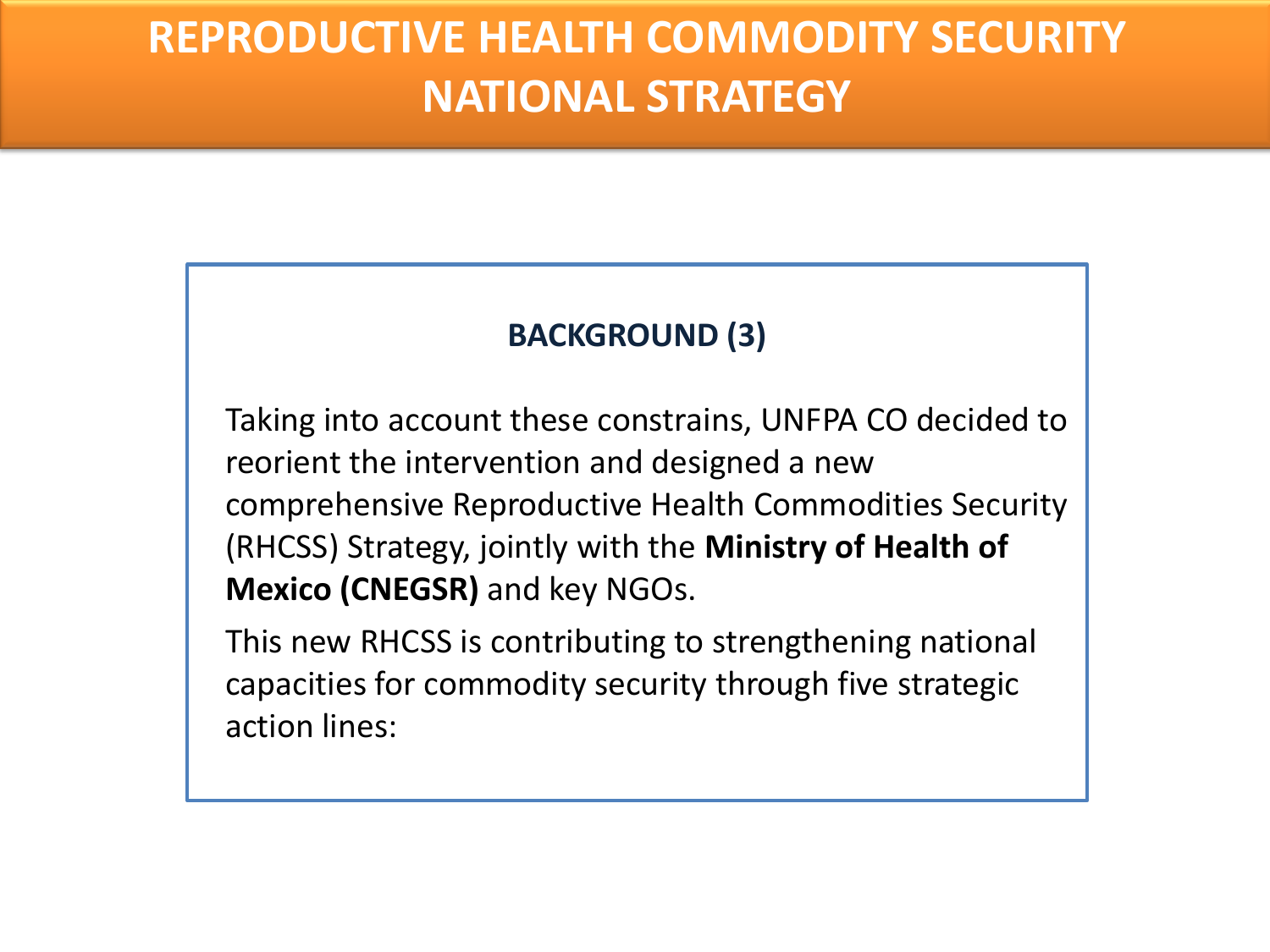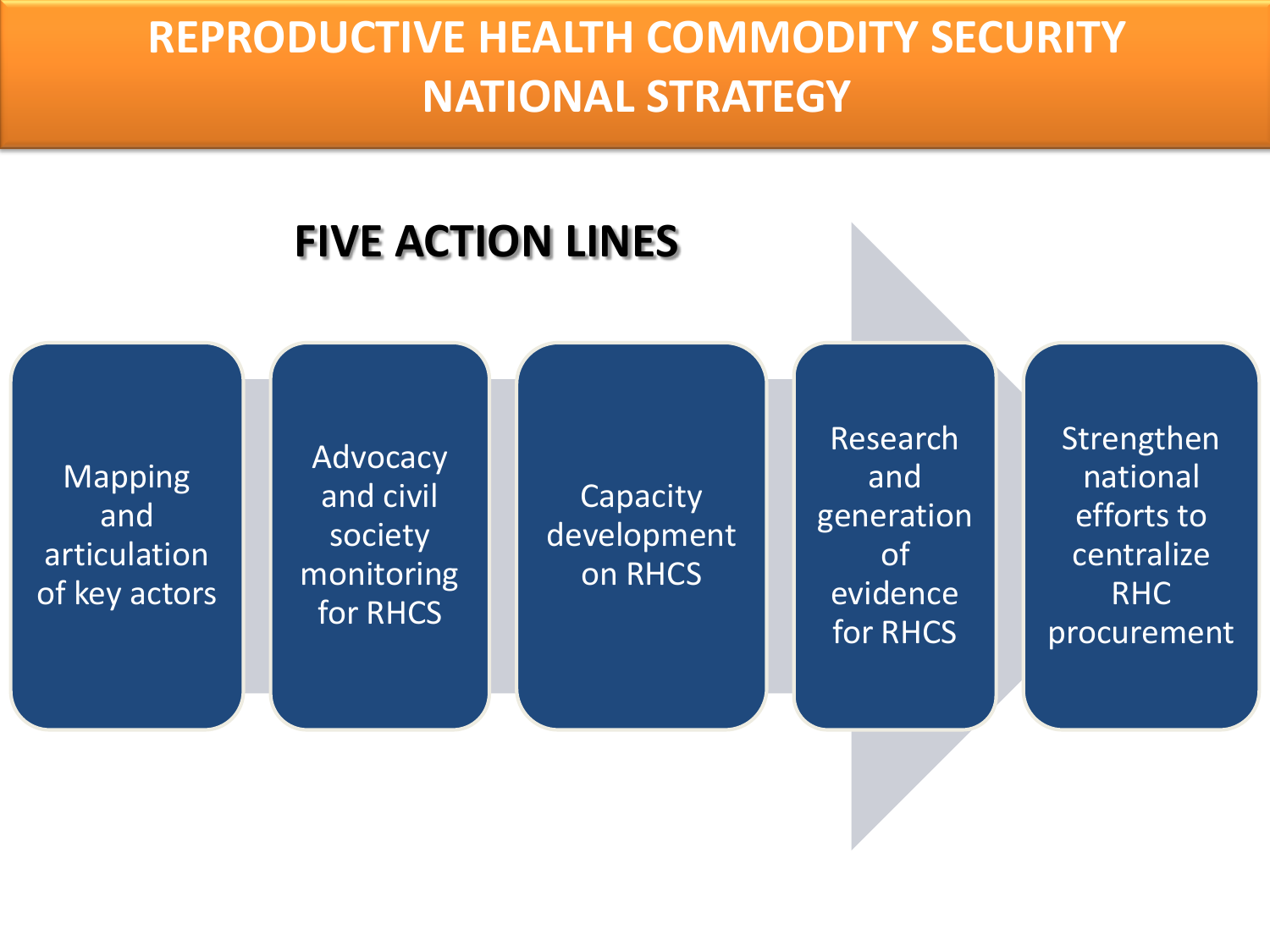#### **PURPOSE OF THE STRATEGY**

The RHCSS is aimed at contributing to the development of suitable conditions for all people to exercise their sexual and reproductive rights, to prevent unwanted pregnancies & STI, including HIV/AIDS, through the assurance of timely supply and availability of contraceptives, including male and female condoms.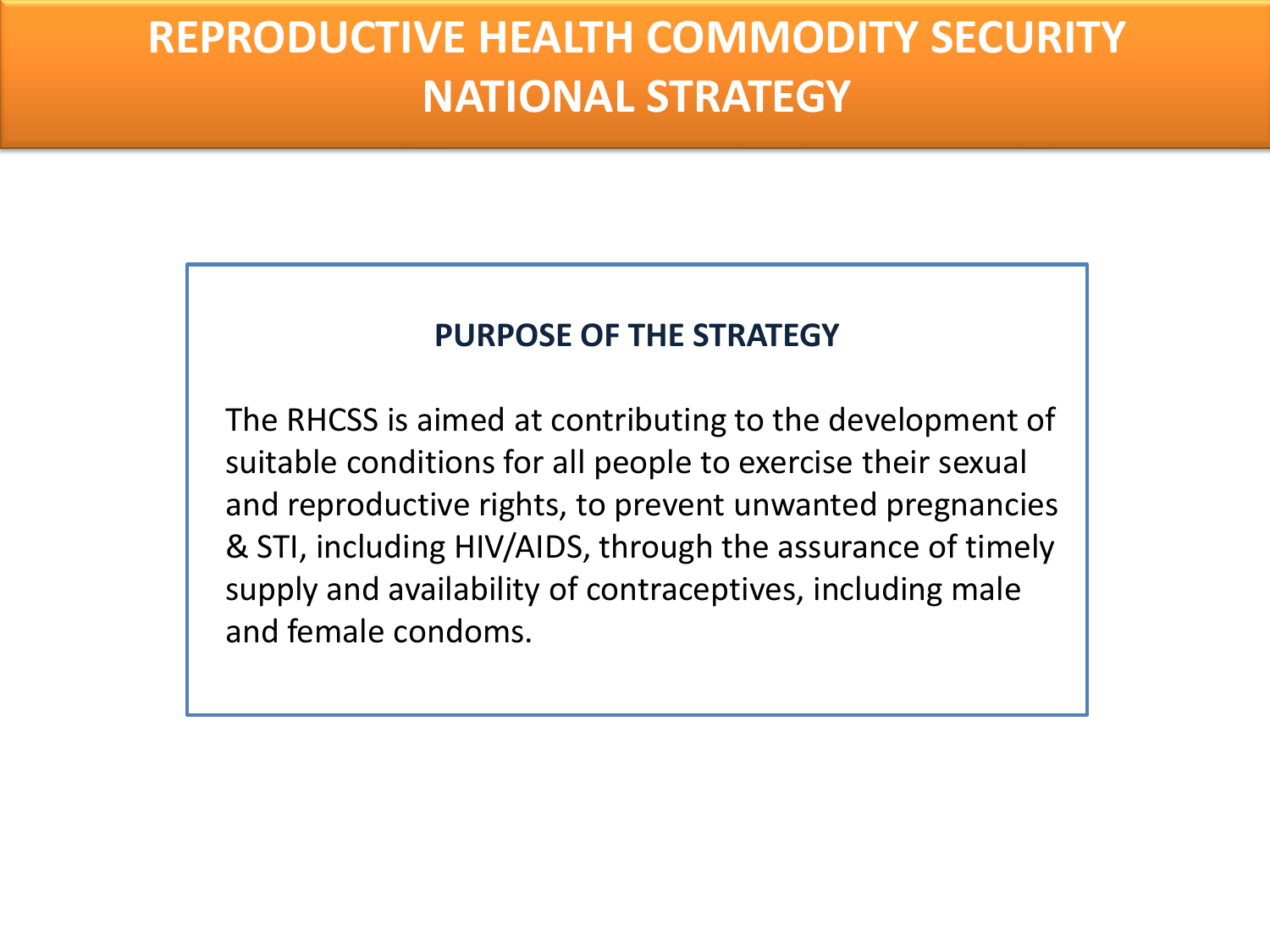

*This action line is oriented to the conformation of a national mechanism (National Sexual and Reproductive Health Council) for decision making at the highest level on issues related to the design, implementation, monitoring and evaluation of SRH public policies.* 

#### **OUTPUT 1**

DESIGN AND IMPLEMENTATION OF THE **SEXUAL AND REPRODUCTIVE HEALTH NATIONAL COUNCIL**

#### **OUTPUT 2**

DESIGN AND IMPLEMENTATION OF 32 **SEXUAL AND REPRODUCTIVE HEALTH STATE COUNCILS**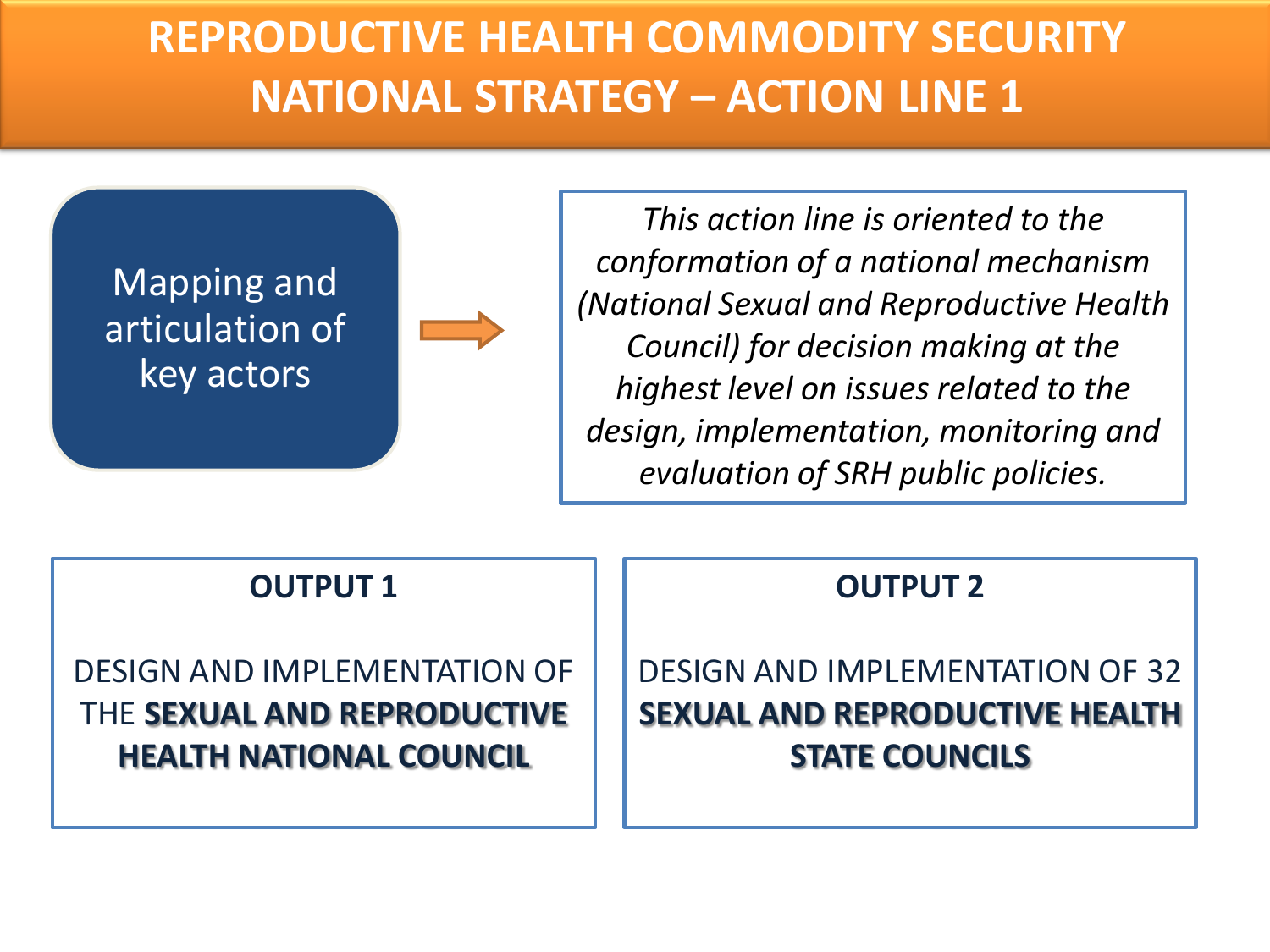

*This action line is focused in the design and implementation of a national advocacy strategy for creating national awareness related to SRH needs.* 

#### **OUTPUT 1**

REINFORCEMENT OF THE NATIONAL LEGAL FRAMEWORK FOR CONSIDERING **CONTRACEPTIVES AS STRATEGIC COMMODITIES**

#### **OUTPUT 2**

NATIONAL ADVOCACY PLAN ON **SOCIAL PARTICIPATION AND SOCIAL MONITORING FOR RHCS**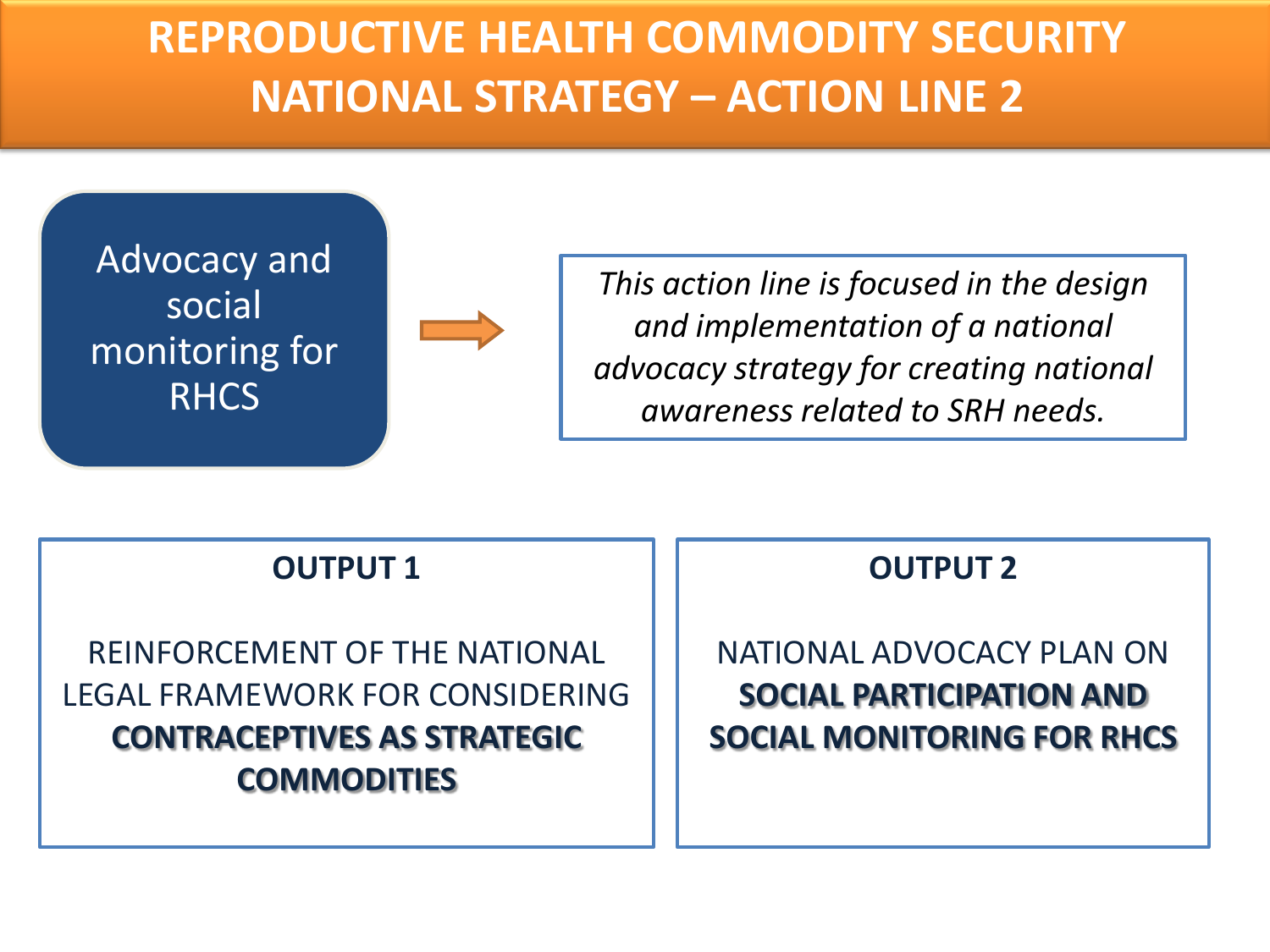

*Through this action line, the RHCSS is promoting the design and implementation of a national capacity development platform on logistics administration systems and family planning services, oriented to strengthened capacities of health service managers, administrative personnel, and service providers.*

### **OUTPUT 1**

### **NATIONAL CAPACITY DEVELOPMENT PROGRAMME ON RHCS**

- LOGISTICS MANAGEMENT
- FAMILY PLANNING
- **SOCIAL MARKETING**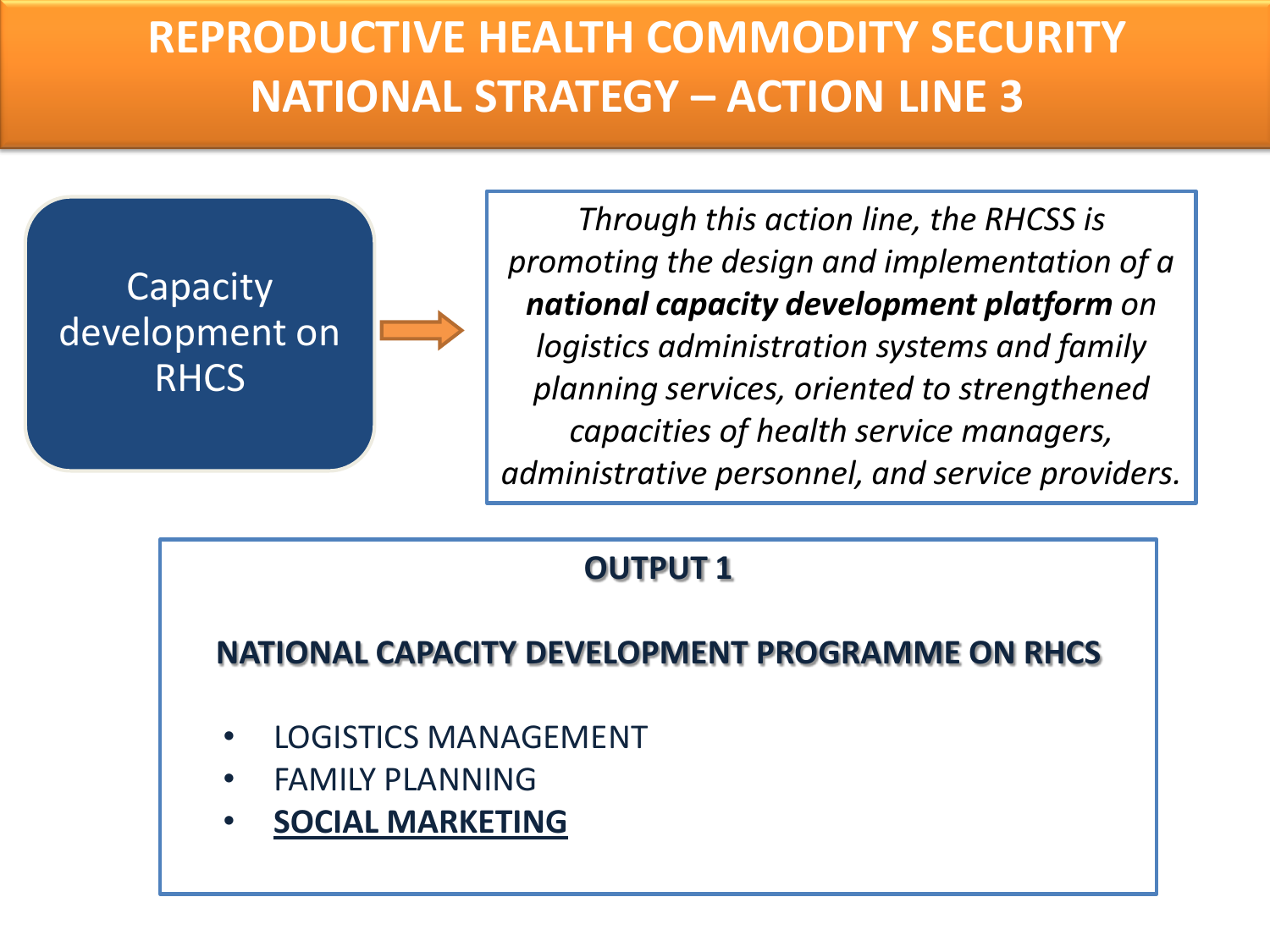Capacity development on RHCS SOCIAL MARKETING

#### CONCEPTUAL FRAMEWORK

Social marketing" is the adaptation of commercial marketing techniques for social goals. Using traditional commercial marketing techniques, social marketing makes needed products available and affordable to low-income people or specific targeted population groups, while encouraging the adoption of healthier behaviour.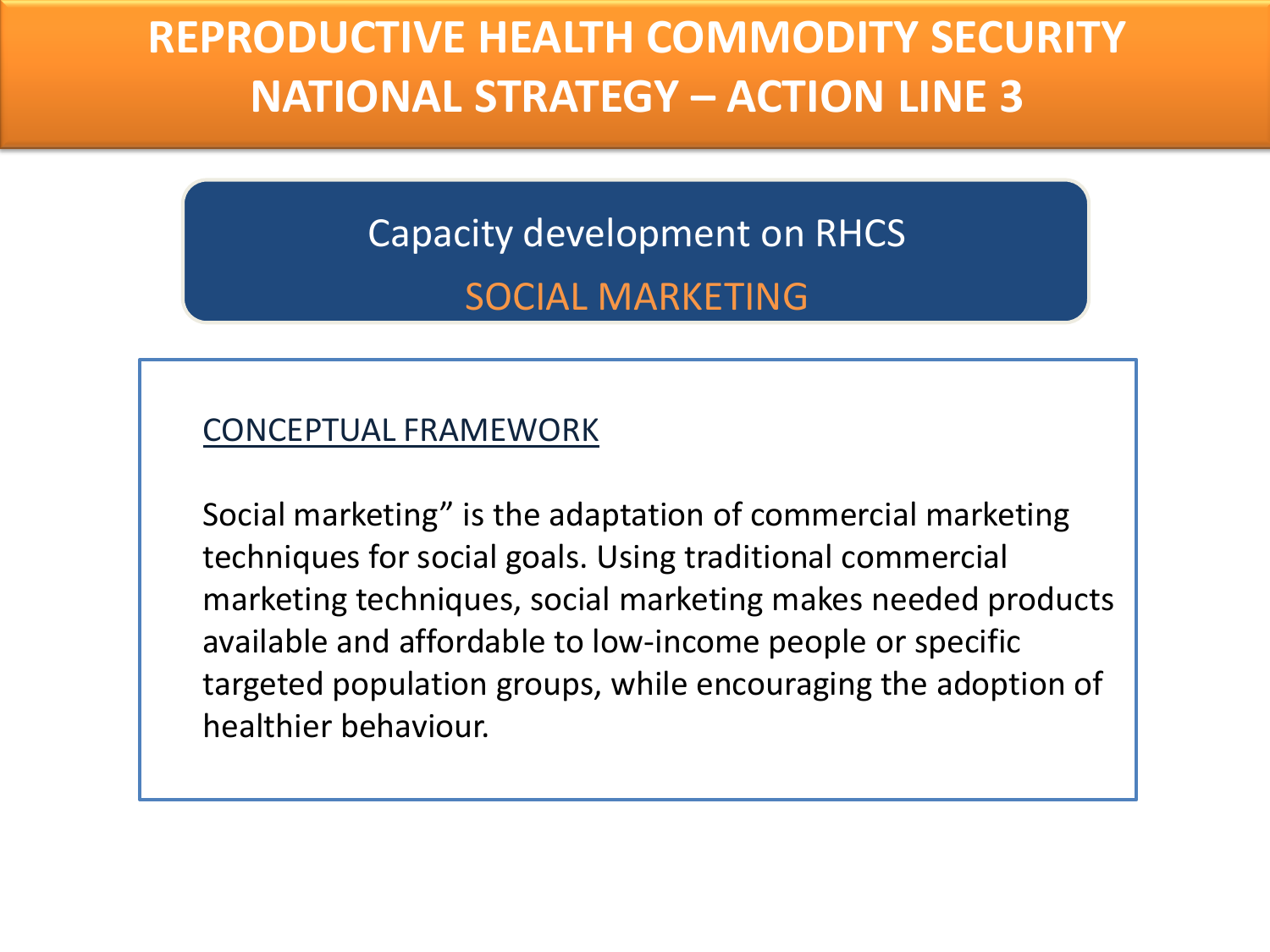### Capacity development on RHCS SOCIAL MARKETING

### INTERVENTION RELATED WITH HIV AIDS PREVENTION KITS INCLUDING MALE AND FEMALE CONDOMS

- Identified and researched a range of population groups that practise high-risk behaviours: men having sex with men, commercial sex workers and injecting drug users.
- Developed targeted marketing campaigns, including Information, Education & Communication (IEC) and outreach activities, promotion and advertising, and preventive kits distribution.
- Distributed 400 thousand prevention kits through a network of trained CSOs.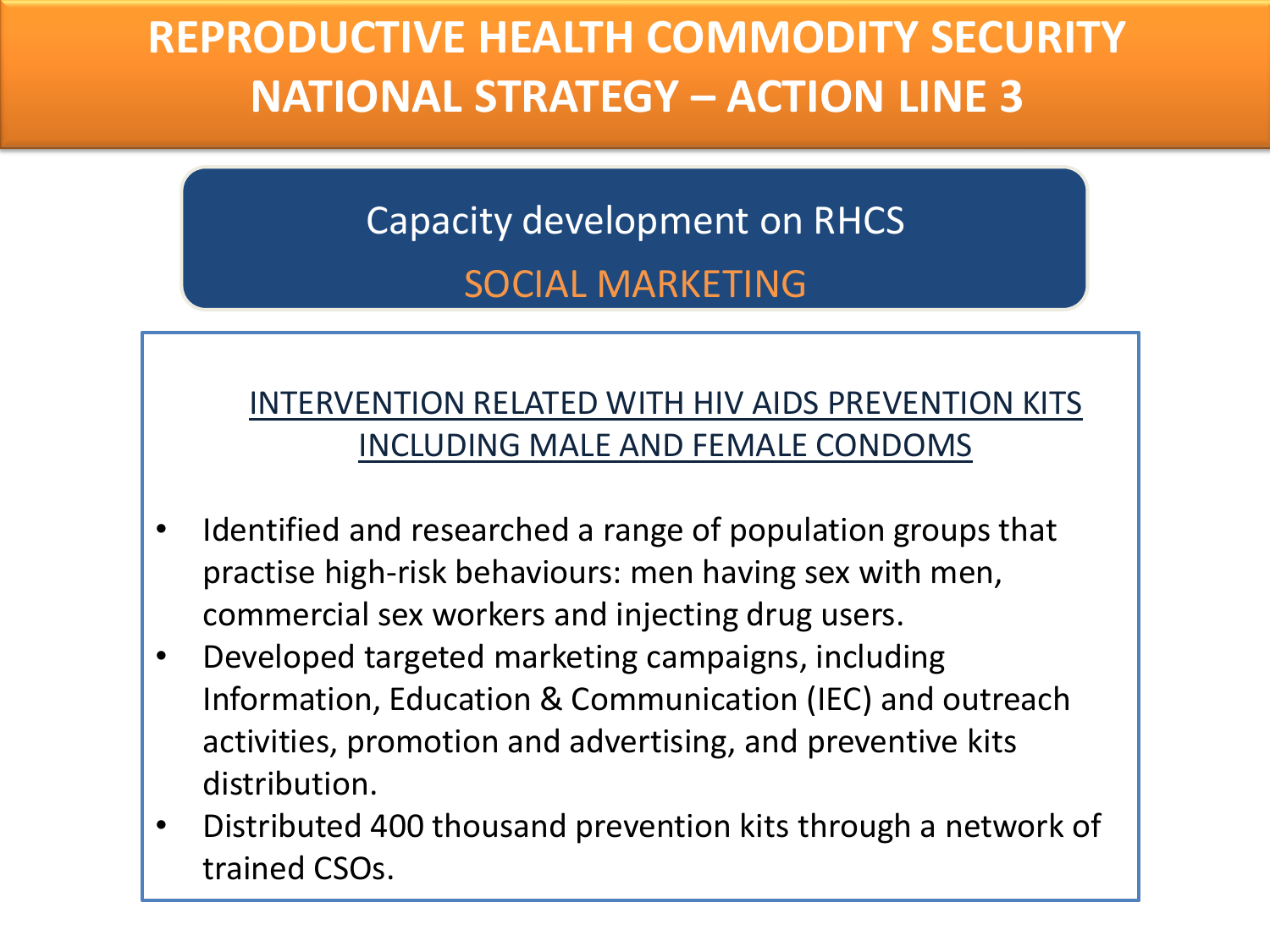



*This action line is oriented to carry out operational research for contributing to evidence based decision making and the potential scalability and replication of the strategy.*

#### **OUTPUT 1**

### **OPERATIONAL RESEARCH ON RHCS**

### **OUTPUT 2**

### **DOCUMENTATION AND SYSTEMATIZATION OF EVIDENCE**

- Assessment on comparative costs of consolidated procurement vs. decentralized procurement
- Benefits of investing on Family Planning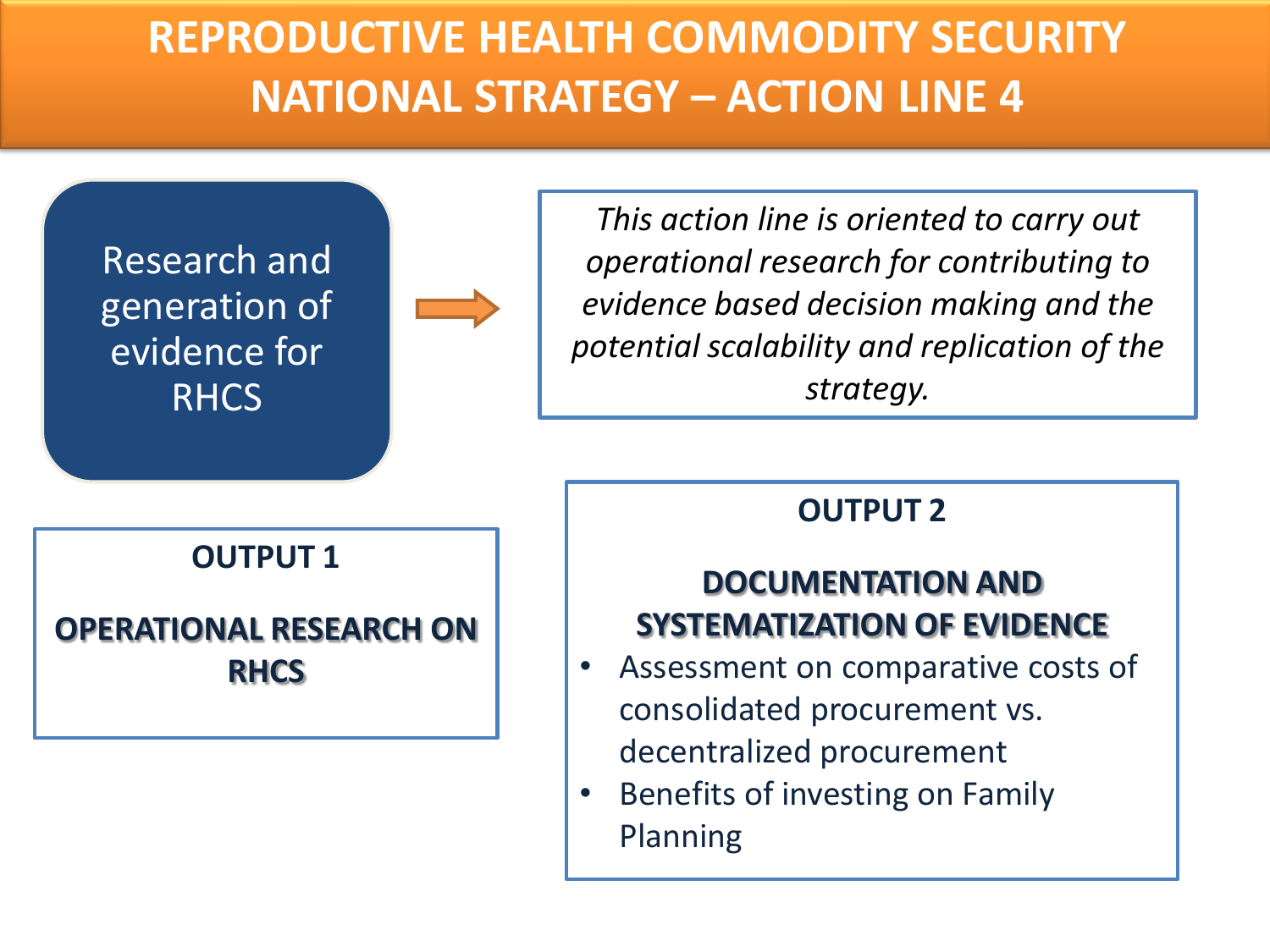

*This action line of the RHCSS is contributing to developing administrative infrastructure for conducting consolidated contraceptives procurement processes at the national level. This procurement modality will take advantage of scale economy.*

#### **OUTPUT 1**

CREATION AND OPERATION OF A **NATIONAL UNIT FOR CENTRALIZED RHC PROCUREMENT**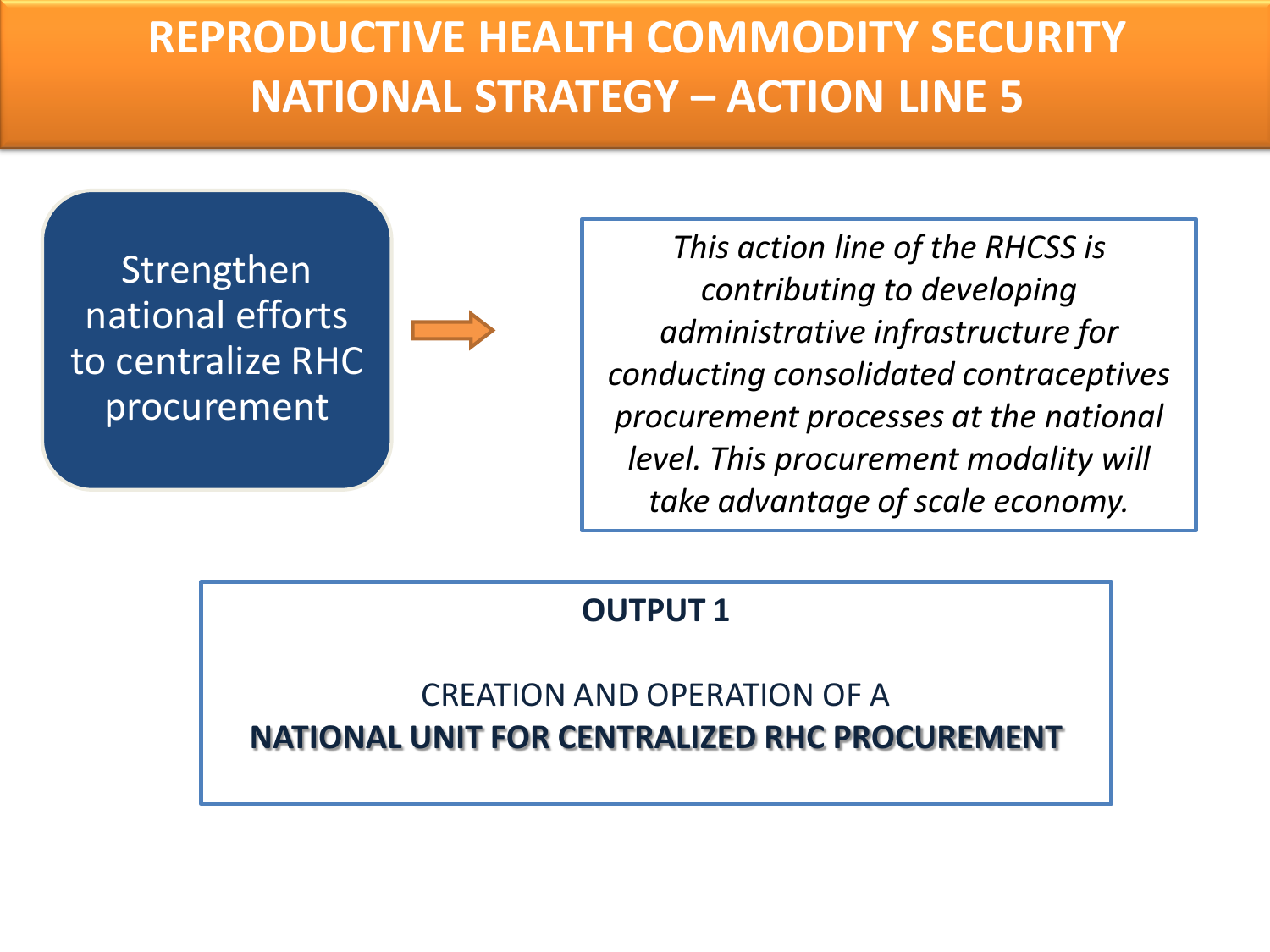#### BENEFITS REGARDING FINANCING

- Harmonization of national and international basic drug lists, including a wide range of contraceptives, was carried out.
- New sources for the provision of RH commodities were explored and negotiated: UNFPA as purchasing agent; and national and local consolidated acquisition (more cost-effectiveness process).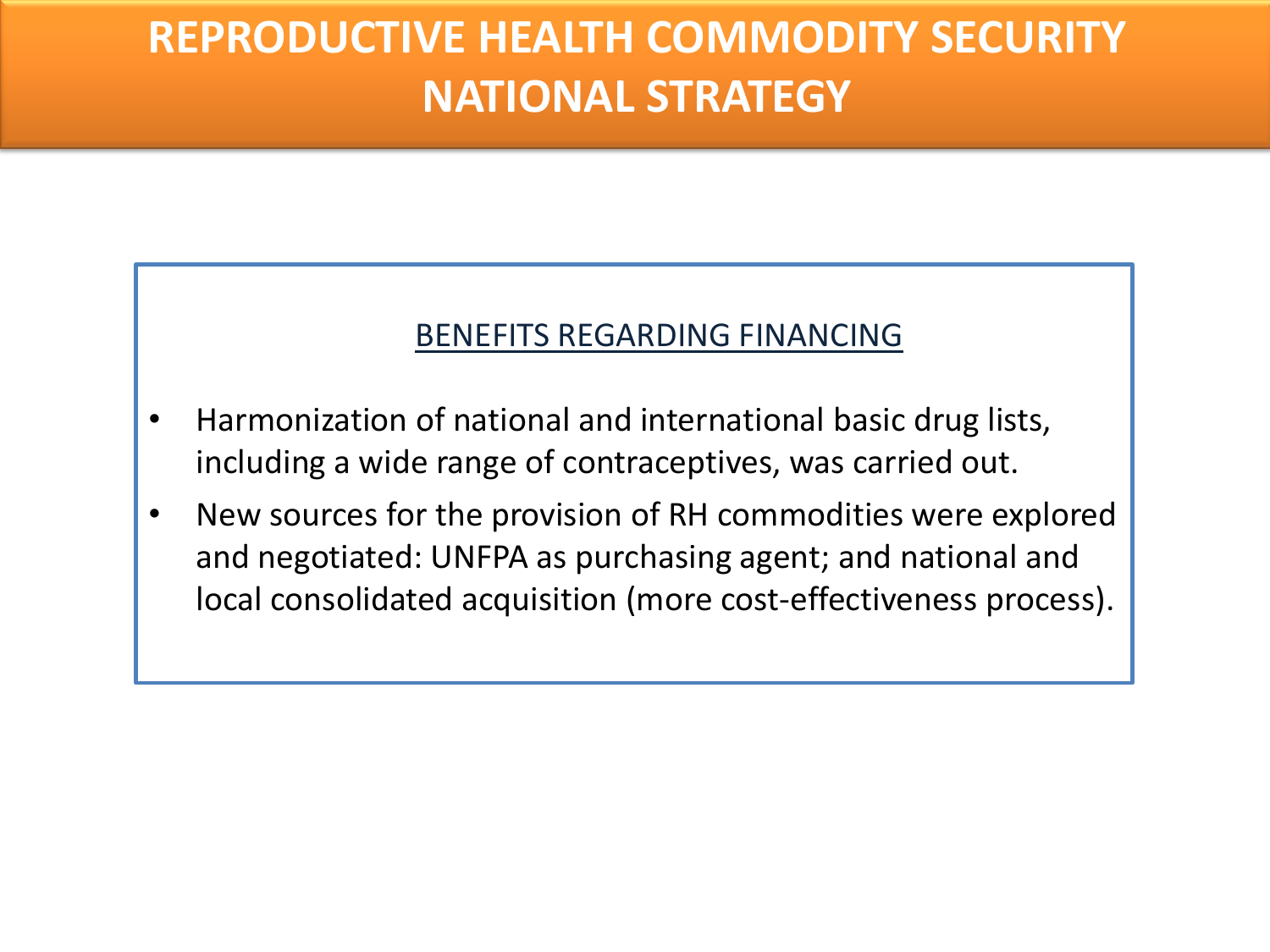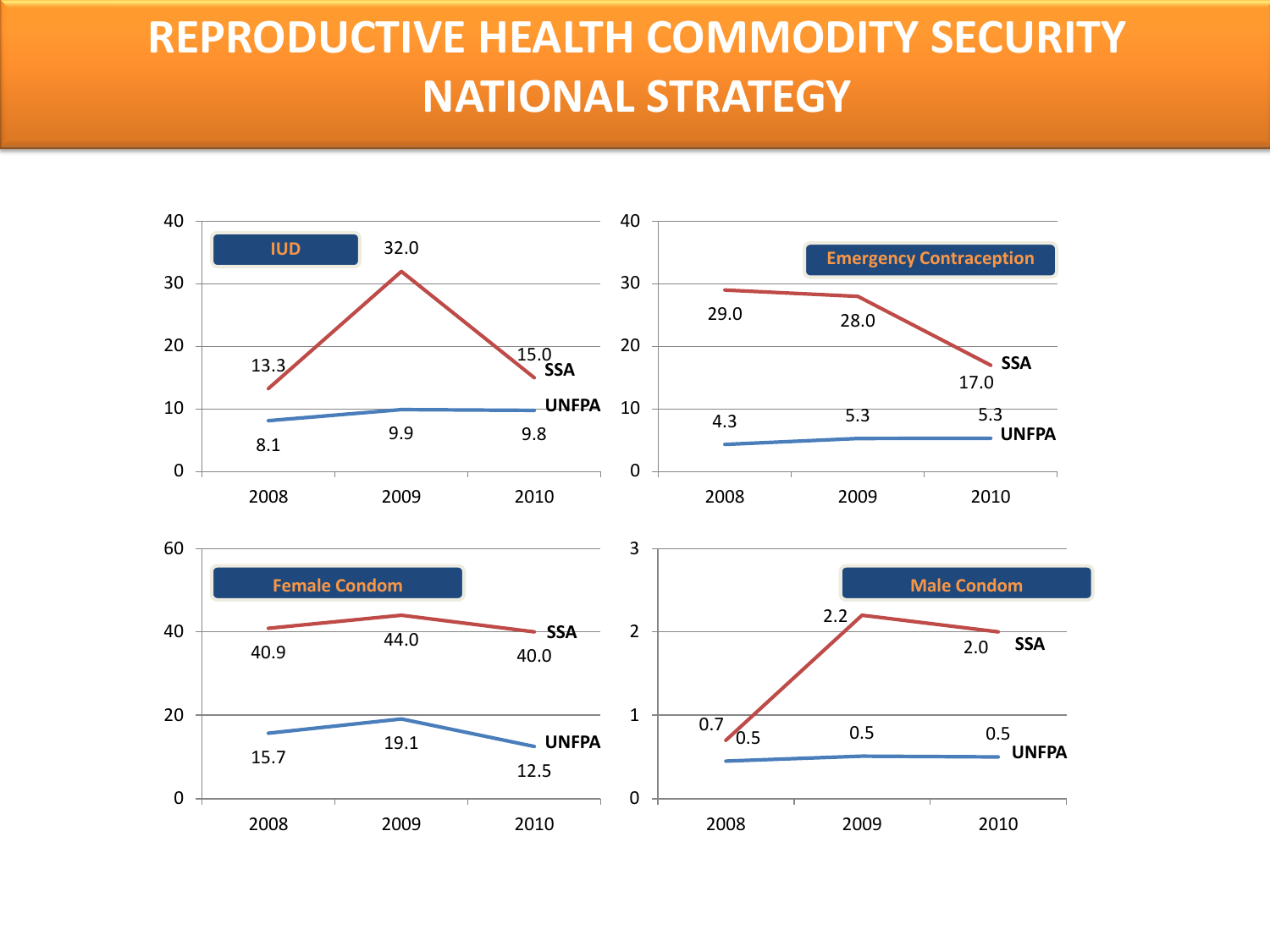#### BENEFITS REGARDING FINANCING

- Elimination of regulatory barriers which limited access to quality and affordable contraceptives at the international market.
- Implementation of regulatory measures for increasing accountability and transparency during the national contraceptives acquisition process.